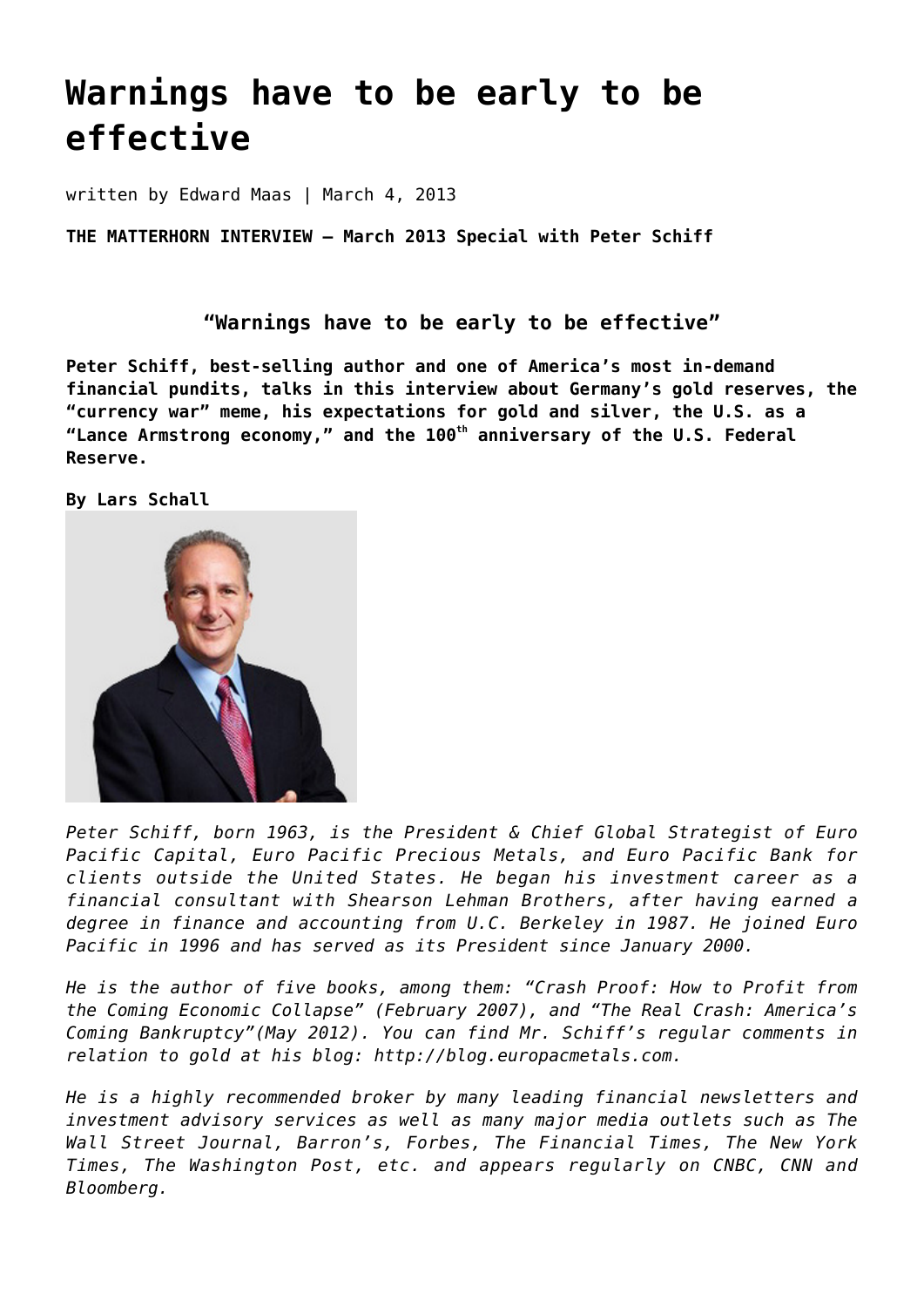**Lars Schall: Mr. Schiff, in April of last year we were talking about the German gold reserves held abroad. (1) In fact, I've asked the Deutsche Bundesbank afterwards for a comment on your thoughts related to it (as well as on the thoughts given to me by Nomi Prins and Jim Rickards). Back then the Bundesbank refused to comment. (2) But now in January of this year the Deutsche Bundesbank announced that it wants to repatriate some of its gold holdings at the NY Fed and all of its gold from the Banque de France. What are your thoughts on this?**



Peter Schiff: I think that is the right move for the Germans. I would be worried about keeping so much of my gold offshore if I was Germany, considering that I believe that we are going to have a currency crisis. I think the world is ultimately going to remonetize gold. And I think the United States in particular could be in such dire financial conditions that it nationalizes all the gold within its borders which might include the German gold. So I think the Germans are right to be concerned, if I were them though I would be trying to get more of my gold back quicker. Apparently they only asked for about a third of the gold that they hold at the New York Fed and they are allowing the United States to take seven years to deliver it, so they may never see that gold.

**L.S.: Do you consider it a bit strange that apparently it will take seven years to bring roughly 300 tons of gold from New York City to Frankfurt respectively five years to bring roughly 370 tons from Paris to Frankfurt?**

P.S.: Well, do you have any idea if the Germans asked for the gold to be returned in that manner? Or did they want it right away and the United States basically said you cannot have it right away, this is how long it is going to take?

## **L.S.: I do not know how this deal was struck but…**

P.S.: I mean, it would be interesting to get the details.

**L.S.: Yes, sure, and I've asked the press office of the Federal Reserve of New York about it, and I was told that they cannot talk about this due to "contractual confidentiality requirements". (3)**

P.S.: Yes.

**L.S.: Anyway. The Bundesbank will leave a huge amount of its gold in New York City and London to have in the event of a currency crisis "the ability to exchange gold for foreign currency […] within a short space of time." Does this argument convince you? Isn't gold a prime winner in the event of a**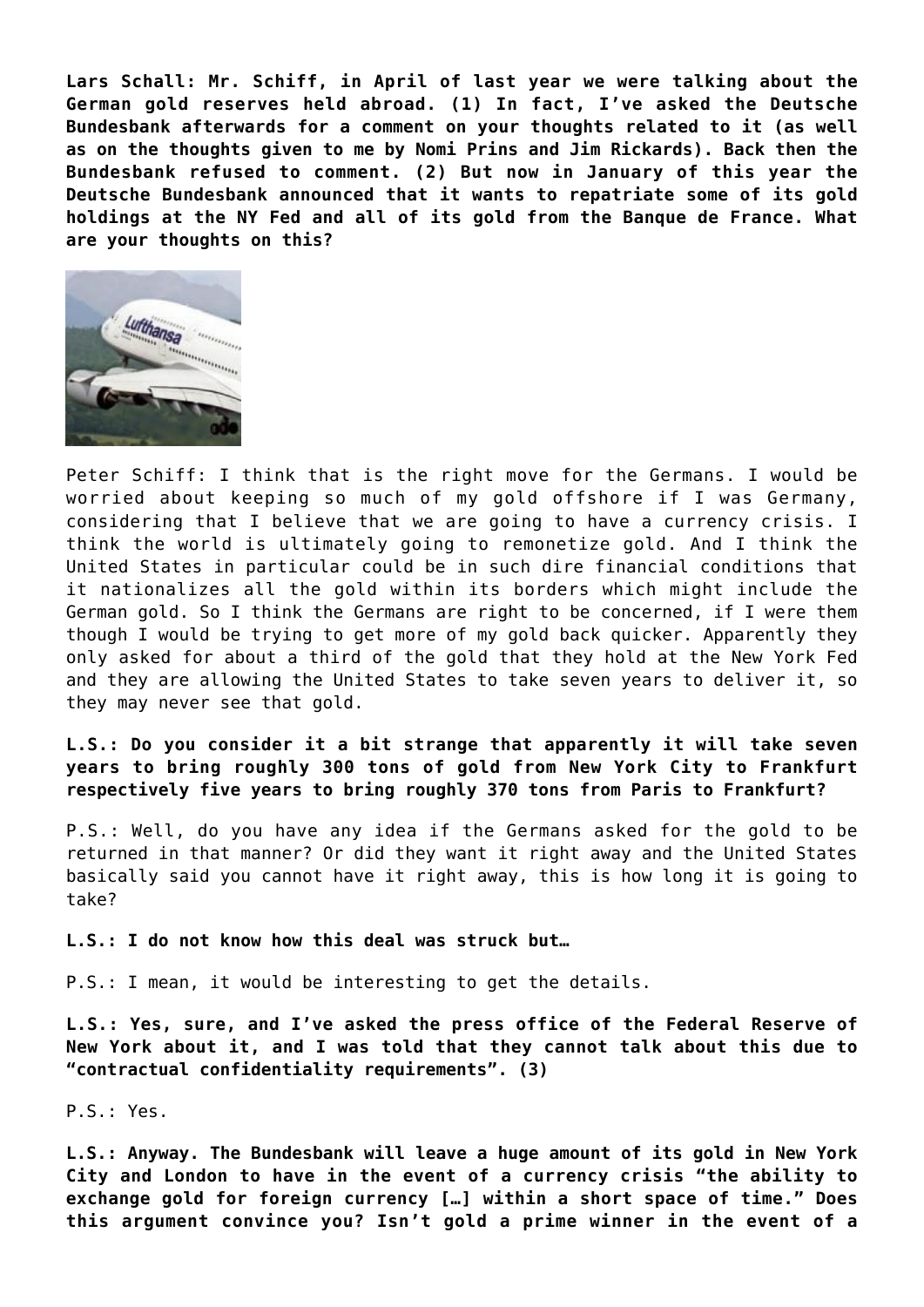# **currency crisis?**

P.S.: Well, we know it is the winner because people are talking about the currency war. Well, if there is a currency war the winner is gold or the loser is gold depending on your perspective, but gold is going to gain a lot of value, because they cannot create gold the way they can create dollars or euros or yen. Governments can create currencies out of thin air in any denomination they want. There is no difference between a hundred dollars and one dollar, but there is a lot of difference between a hundred ounces of gold and one ounce – it takes a hundred times the effort to get a hundred ounces of gold. It doesn't take a hundred times the effort to print a hundred dollar bill versus a one dollar bill or versus a trillion dollar bill, it does not really matter. And as people around the world begin to recognize and appreciate the fact that there is no store of value in a debased currency that Governments are now issuing. Central Banks are not there to fight inflation, but to make sure that there is inflation.

The big fear now is that prices are not rising fast enough so no Government is promising safety or store of value in its currency. Every Government is saying that if you hold our currency, purchasing power is going to go down, prices are going to go up and that is a good thing. Well, it is not a good thing for savers and as savers recognize that their savings, their purchasing power, will be looted if they are foolish enough to leave it in the debased currency. More and more people will be buying gold and so the price is just going to go higher and higher and higher. And a lot of the central banks are going to figure this out, particularly a lot of the emerging market central banks that are exporting a lot and earning a lot of dollars that have been warehousing their dollars in treasuries. They really need to start buying gold in a big way because they do not have enough.

**L.S.: Wouldn't it be good from a German perspective to have all of Germany's gold on German soil?**

P.S.: I would think so.

**L.S.: I give you one example why I think it would be good to have it over here, and this is in order to strike deals with energy and natural resource exporters, of whom I think that they will be interested in the future to trade rather in gold than in fiat money, hard asset for hard asset. (3)**

P.S.: Yes, that's true, but also just for the stability of their currency of the euro. I mean, you want to have gold, because what if they have to back their currency by gold and make their currency convertible into gold to restore confidence, you have got to have the gold. You know, you cannot just have a claim. The United States might not be in a position to honour that claim.

**L.S.: Do you consider this as a possible way much more in the future: gold against oil in trading?**

P.S.: Well, there is certainly a relationship between gold and oil, and I think as major central banks are debasing their currencies you cannot expect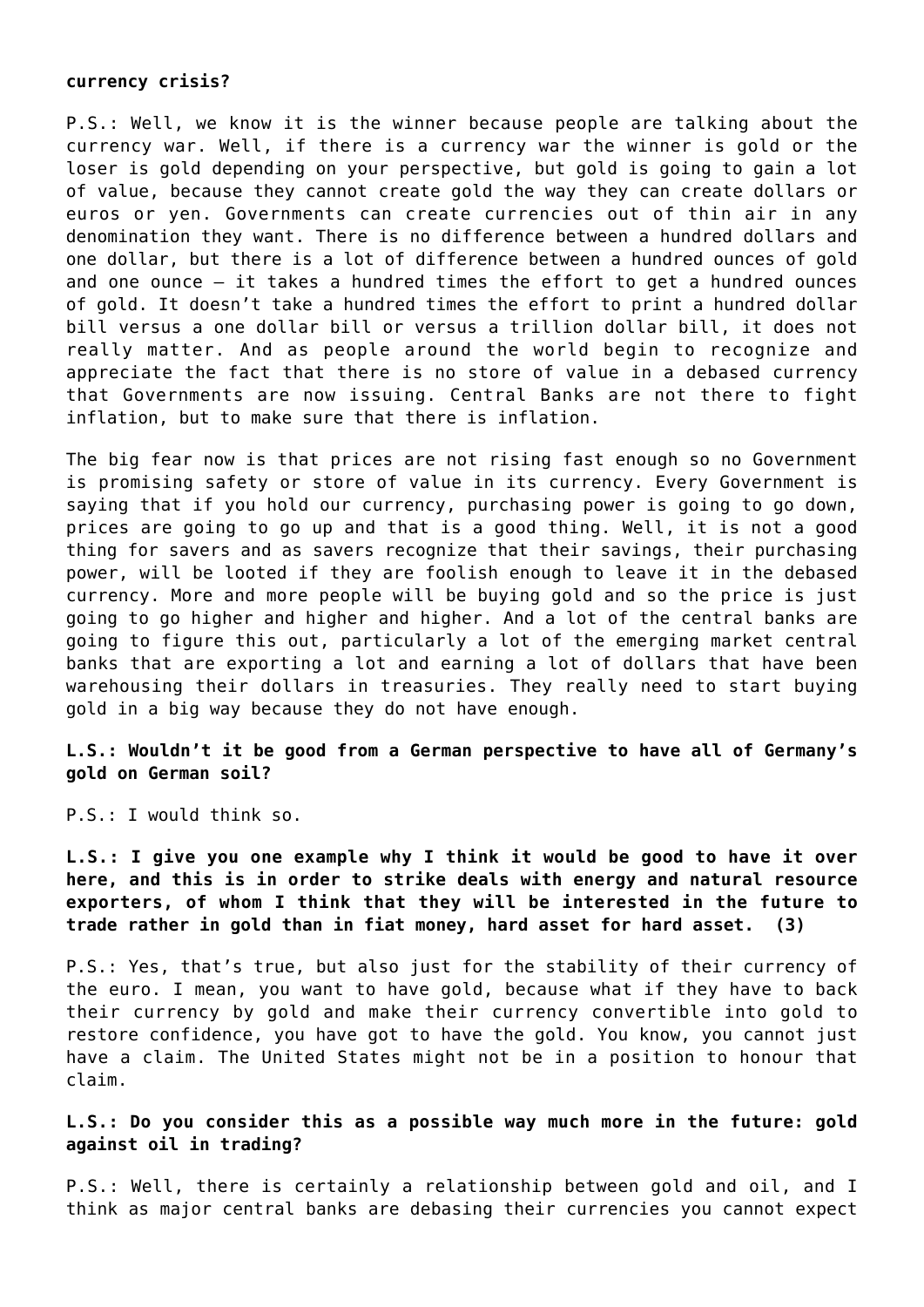oil exporters to continue to sell their oil at those terms and eventually they may demand payment in real money, so they might want to be paid in gold for their oil rather than just currency.

# **L.S.: Do you agree with economists like Professor Micheal Pettis from Beijing University that holding the world's reserve currency is an "exorbitant burden" that the US could do without?**

P.S.: Well, I think the US dollar should not be the reserve currency because of our macro-economic fundamentals. I think to the extent that you are going to have a reserve currency, the country issuing it has to be on very sound financial footing. I think it has to be the soundest economy in the world. It should be a creditor nation and an exporter. It should not be a country that it has to borrow lots of money, that has big trade deficits, huge budget deficits, that is printing all this money. There is no way that a country like that should be issuing a reserve currency. When the dollar became the reserve currency that was not the case. The United States was the opposite of what it is today and so it made sense in the 1950's, it does not make sense in the 2000s, you know, now.

**L.S.: Yes well, every single currency is devaluing against gold. Do you think that this is also a part of the so called currency war?**

P.S.: Well, it is not a part of it, it is a consequence of it.

**L.S.: Yes.**

P.S.: Although gold has been pulling back recently, because I think a lot of investors are somehow convinced that now that the global economies are recovering – although I would question that thesis – they think well, they do not need to own gold now as a safe haven, but they do not understand that the reasons that the economies are "recovering" is simply because central banks are inflating and basing their recoveries on monetary debasement. And so this is very positive for gold – it is not a negative.

**L.S.: Yes. Will the "currency war" lead in the next phase to trade war?**

P.S.: I do not know. I think the currency wars will lead to inflation and eventually rising interest rates and that is going to be very problematic.

**L.S.: Yes. What is the best way to trade the sovereign bond crisis that you foresee?**

P.S.: Well, I think bond prices are going to fall. I think US Government bonds, Japanese Government bonds, UK Government bonds, European… – I mean, I think all these bonds are going to fall, and I think those are probably some of the bonds that you would want insured if you are looking to play that. Although you never know in the short run what could happen, but long term those are some really over-valued bond markets.

**L.S.: Yes. Meanwhile China is getting steadily out of U.S. dollars/U.S. treasury bills by buying among other things, big amounts of gold. How do you view Beijing's ambition to promote the globalization of the yuan as a**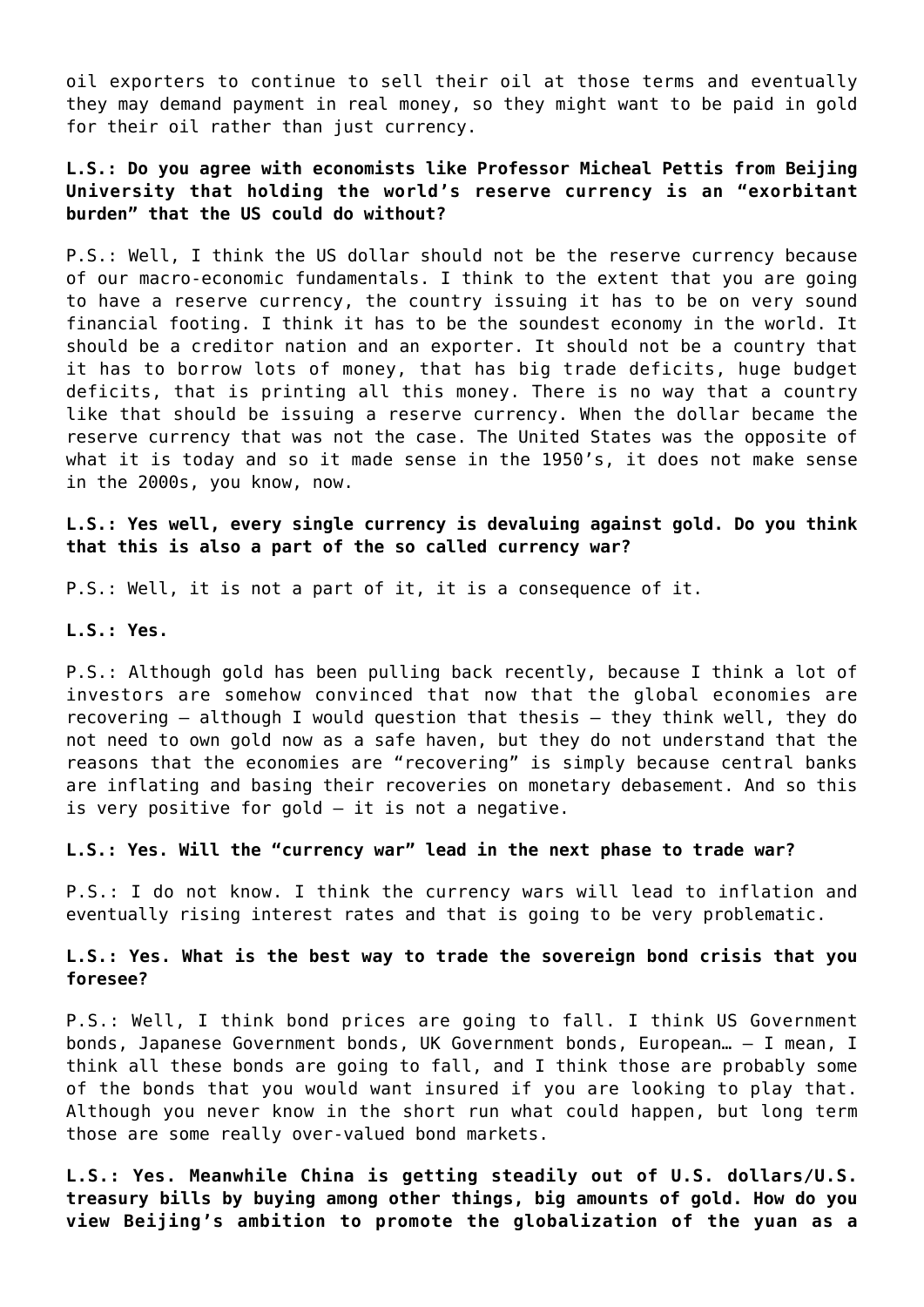## **competitor of the U.S. dollar and the euro?**

P.S.: I think that they should do that and I think that their efforts would be helped if they were not buying or storing and sell more dollars, they were not trying to keep their currency pegged to the dollar, which they are. I mean, they are not letting their currency rise against the dollar nearly fast enough, and I think a stronger yuan and if they had it more freely trading, if it was easier to buy and sell and get money out of China, I think it would help their cause a lot more and also help their citizens achieve a higher standard of living.

# **L.S.: And what do you think about the fact that Russia is buying gold substantially?**

P.S.: Well, they are, they are buying it and more central banks are going to be buying it. At some point the price is going to just sky rocket, so central banks need to buy as much as they can before that happens. They are going to end up paying higher prices, eventually they are going to have to, but the smart banks are buying now.

## **L.S.: Yes. What is your outlook for the commodity sector in general?**

P.S.: In general I am very bullish on commodities, not only because of all the money printing which by just de facto makes commodities more expensive in terms of depreciating currencies, but I think as the world evolves, as the emerging markets begin to consume more based on appreciated value of their currencies, I think you are going to see a greater utilization of raw materials. I think when Chinese people start consuming more, the things that they buy will be more resource-intensive and so you will see a bigger jump in utilization. So not only is it going to be inflation, but real demand. And I do not think supply has been keeping pace, I do not think enough money has been invested in that area. I think too much money has gone into the wrong areas: finance, tech. housing, buying US treasuries, and not enough to developing these resources. So I think supply will be constrained, demand will grow, inflation — so I think it is a trifecta that will benefit commodities for years and years.

**L.S.: Why has gold been in a side-ways move for quite some time now and stopped rising?**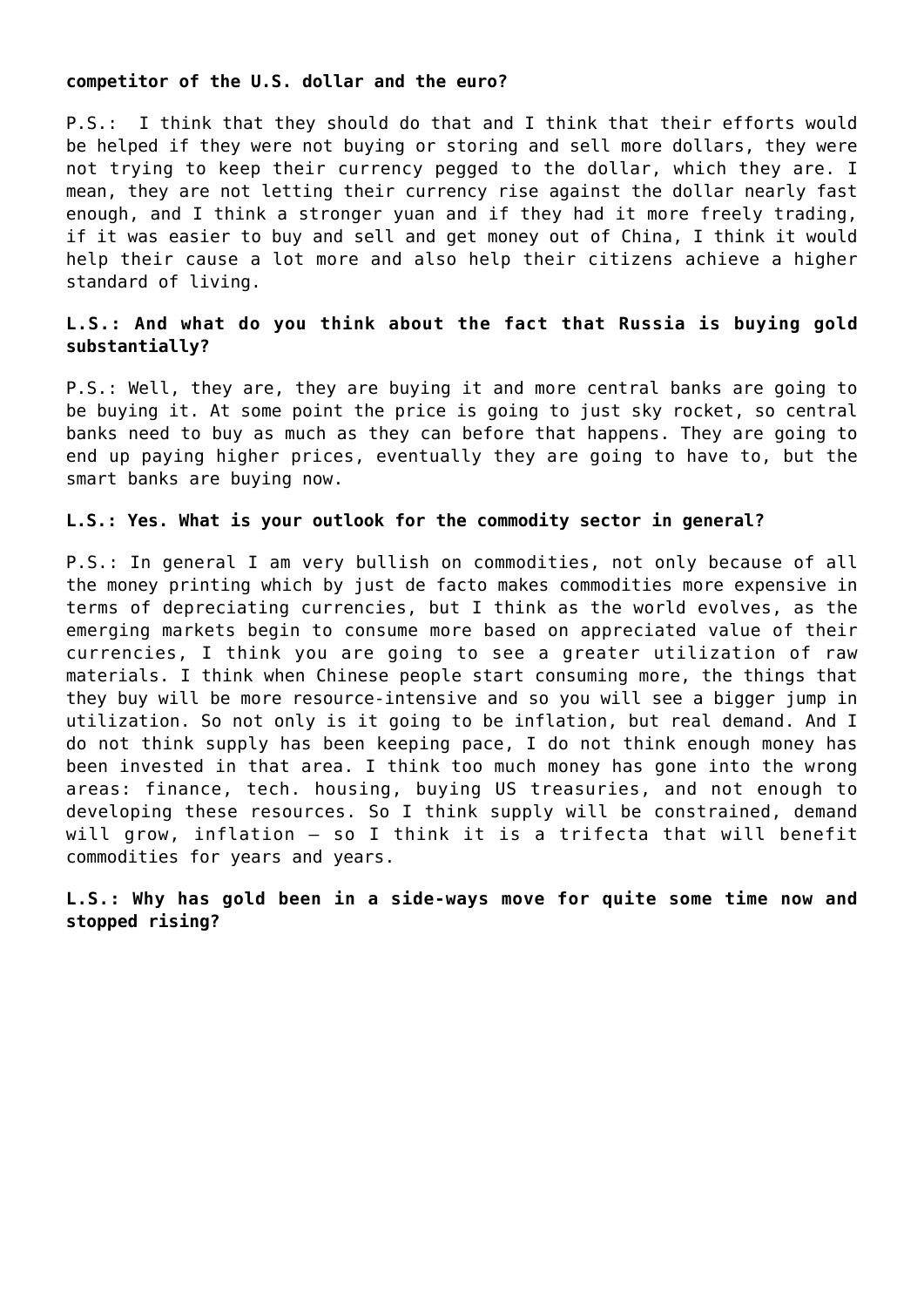

P.S.: Well, I think it is the optimism now that has engulfed the world, and the investment community. Stocks are rising, the euro is no longer collapsing, it is strengthening, people feel that the storm has passed and that gold's time has passed because we are out of the woods, the crisis is over and you do not need a safe haven. And they do not realize that gold is about a safe haven from monetary debasement, quantitative easing from stimulus. That was the real catalyst for gold that had everything collapsed and gold would have collapsed too, just not as much. But because the Government had engineered these phony recoveries by printing too much money, that is extremely bullish for gold. A lot of people just do not understand that yet but they will figure it out.

## **L.S.: So, you think we have reached the maximum downside for gold?**

P.S.: Well, it is hard to say. I do not think gold is going to go much lower than \$ 1,500. I think a lot of buying on any pull backs will limit the depths of those pull backs, and what we need to do right now is just exhaust the sellers. At some point the people who think that they are selling gold – because they never really understood why they owned it in the first place – eventually we will get rid of those weak ends. You had an announcement some George Soros sold some gold. I know John Paulson was selling, he was getting a lot of redemptions. So some people have grown impatient and frustrated because they have not seen an immediate move in the price of gold, so they are getting out, but I think that is going to clear the stage for a bigger rally.

# **L.S.: Why do you think the shares of gold mining companies perform rather poorly?**

P.S.: Yes, they perform poorly, that might be changing this year, we will see, but they have been the ironic victims of inflation because inflation has made the cost of mining really sky rocket, but since so many people believe governments that there is no inflation, gold has not really risen to reflect how much inflation there actually is, and so instead of benefiting from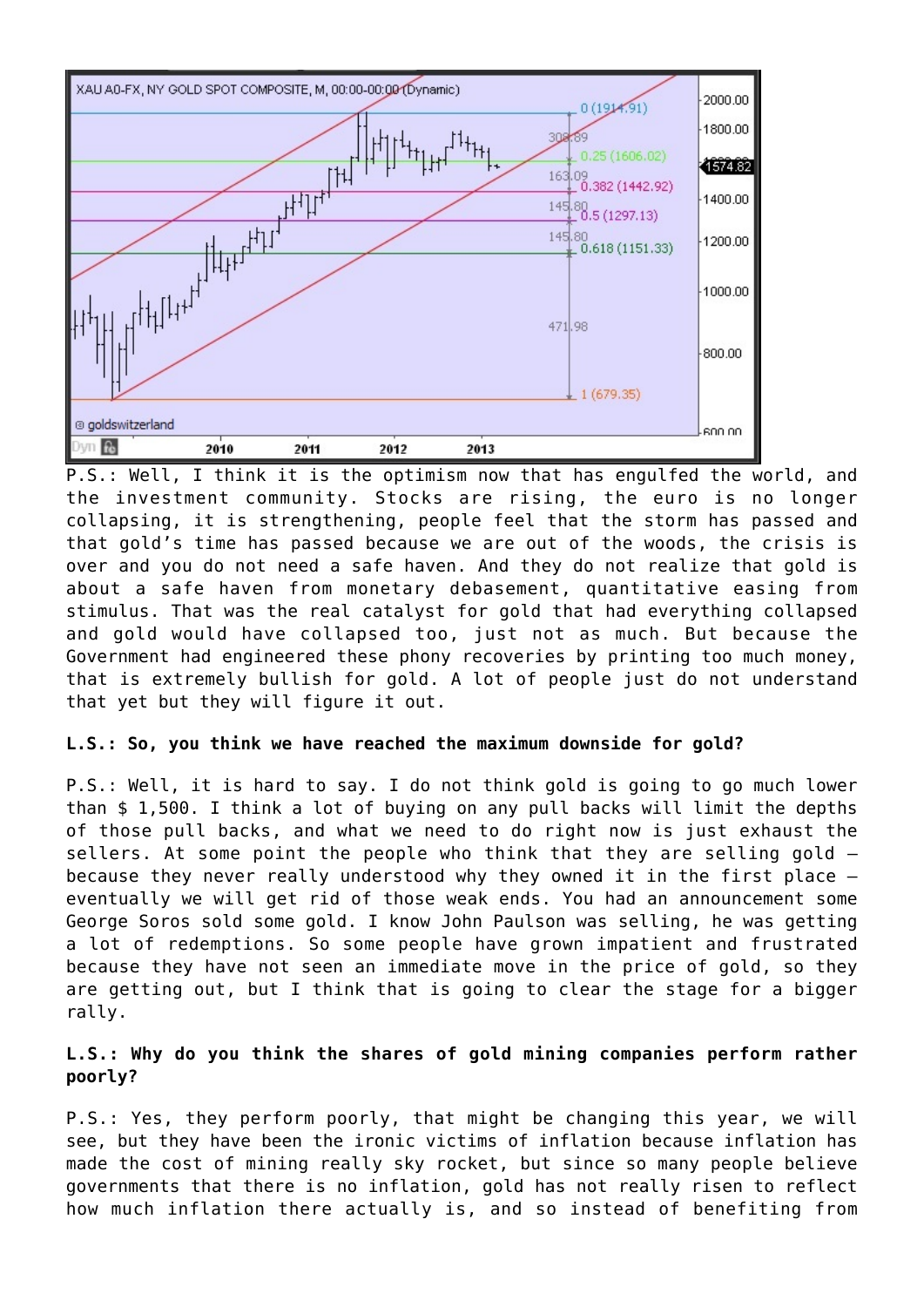inflation, because it makes gold more expensive, they suffered because it makes the cost of mining so expensive. So I think eventually that will turn around, and meanwhile, the mines have tried their best to cope with the situation and I think they are in a better positioned now for higher costs and ultimately much higher gold prices, because the higher costs have resulted in less expiration. There are not as many new projects in the works so that means when prices really start to go up, there is not going to be this big influx of supply, so it really means prices can go a lot higher.

# **L.S.: Recently the minutes of the Federal Reserve from 2007 were released. Do those minutes motivate you to invest more trust in the people working at the Fed?**

P.S.: Well, it should not. I mean, it shows how completely clueless they were and how ignorant they were about the problems that were looming just on the horizon. And I think that it is the same group of people that are completely clueless about the even greater economic crisis that is looming on the horizon right now. So, I think if people are still harboured in the illusions that central bankers knew anything or they were smart, if they read those minutes, those illusions should be shattered and they should be buying gold.

# **L.S.: You compare the US economy with Lance Armstrong, you said that it is a Lance Armstrong economy. Can you elaborate on this, please?**

P.S.: Yes, well, I compared Ben Bernanke to doping the economy. I mean the whole idea with Lance Armstrong was that his performance was artificially enhanced, but when you artificially enhance your performance you also create long-term health risks for your body, which is one of the reasons that it is banned. But that is what happened in the US, I mean we artificially enhance our short-term economic performance with stimulus. It is the equivalent of the dope that Armstrong used. And in the short run it makes us feel better, we have higher GDP, we spend more. But in the long run we suffer because we take out all this debt, we create all this inflation and we undermine real economic growth. Instead of actually training and getting healthy, we rely on this drug. So instead of restructuring our economy so it can really grow, we have artificial growth based on debt and consumption and in the long run, it is going to kill us.

## **L.S.: What are your thoughts on silver for the year 2013?**

P.S.: Same as gold, I mean silver and gold are pretty much in the same boat, so I think the tide will lift them both. Silver has pulled back, it is a little under 30 dollars. I think the support area for silver is \$29-28, and is, I think, a pretty good area entry point for people.

### **L.S.: Could silver pull back to 26 dollars?**

P.S.: Yes, it could, but I do not think there is much down side below there.

### **L.S.: And on the upside?**

P.S.: Sky is the limit. I mean there is no way to know what the upside is. Who knows how much money they are going to print. When you are trying to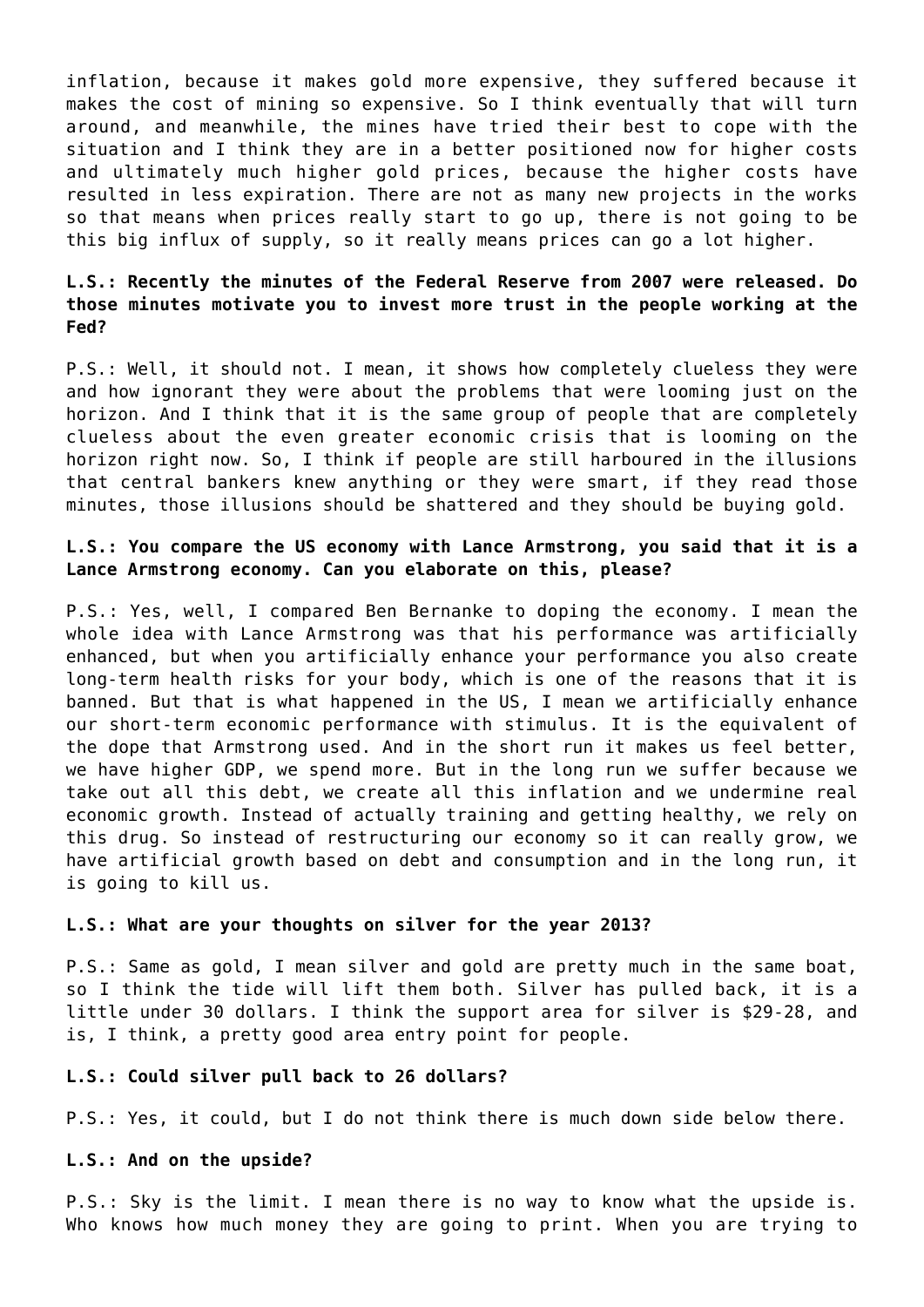price something in a currency you do not know how much the currency is going to be debased.

## **L.S.: Yes, but for example for Gold you are on the record with 5,000 dollars.**

P.S.: Yes. I mean I have been saying that for a long time and that is I think a minimum of where I think it is going to go by the time it is all over, but it could go a lot higher even. It all depends on how long it takes and how much money is printed between now and then.

# **L.S.: Yes, and if you were calling the shots how would you re-install gold in the monetary system?**

P.S.: Well, I would just go back on a gold standard as quick as possible, which is not that hard to do. I think it is easier to go on it than it was to go off it. I mean going off it was very disruptive. So I think going back on it, the only disruption will be to the Government not to the private sector. It will liberate the private sector, because going back on a gold standard will bring an end to the inflation and bring an end to the ability of Governments to spend beyond their tax receipts. So it is like having an immediate balanced budget requirement and it would result in massive reductions in government spending which would be a huge relief for economies that are overburdened by big governments. The sooner we can go back on the gold standard the better.

## **L.S.: Wouldn't it also be fine to just have a really free-priced gold price to measure against?**

P.S.: What do you mean?

# **L.S.: Well, everybody can pretty easily see the devaluation of their currency against the gold price.**

P.S.: Okay, it will be a huge wake-up call and an embarrassment for politicians to have to officially devalue a currency so much but, we have got to admit the reality, we have got to face the music, you know, swallow the medicine and deal with these problems. We cannot keep sweeping them under the rug, but that is what we have been doing. And as a result, the problems are getting bigger and bigger and bigger, and they are going to be even more painful to solve.

# **L.S.: Very recently the new treasury secretary of the U.S. talked about the strong dollar policy. Do you think that this will lead to further pressure on the gold price?**

P.S.: Well, no, we do not have a strong dollar policy. The only thing we ever had was just saying that we believe in a strong dollar, but talk is not a policy. Policy requires action. But we do not do anything to strengthen the dollar, everything we do weakens the dollar. We have zero percent interest rates. We have quantitative easing. We have huge trades up. This is consistent with a weak dollar policy. So we can talk all we want about it, it is like if I used to say – if a student says he has a 'straight A' policy, but he skips classes, he does not study for any of his exams, he just gets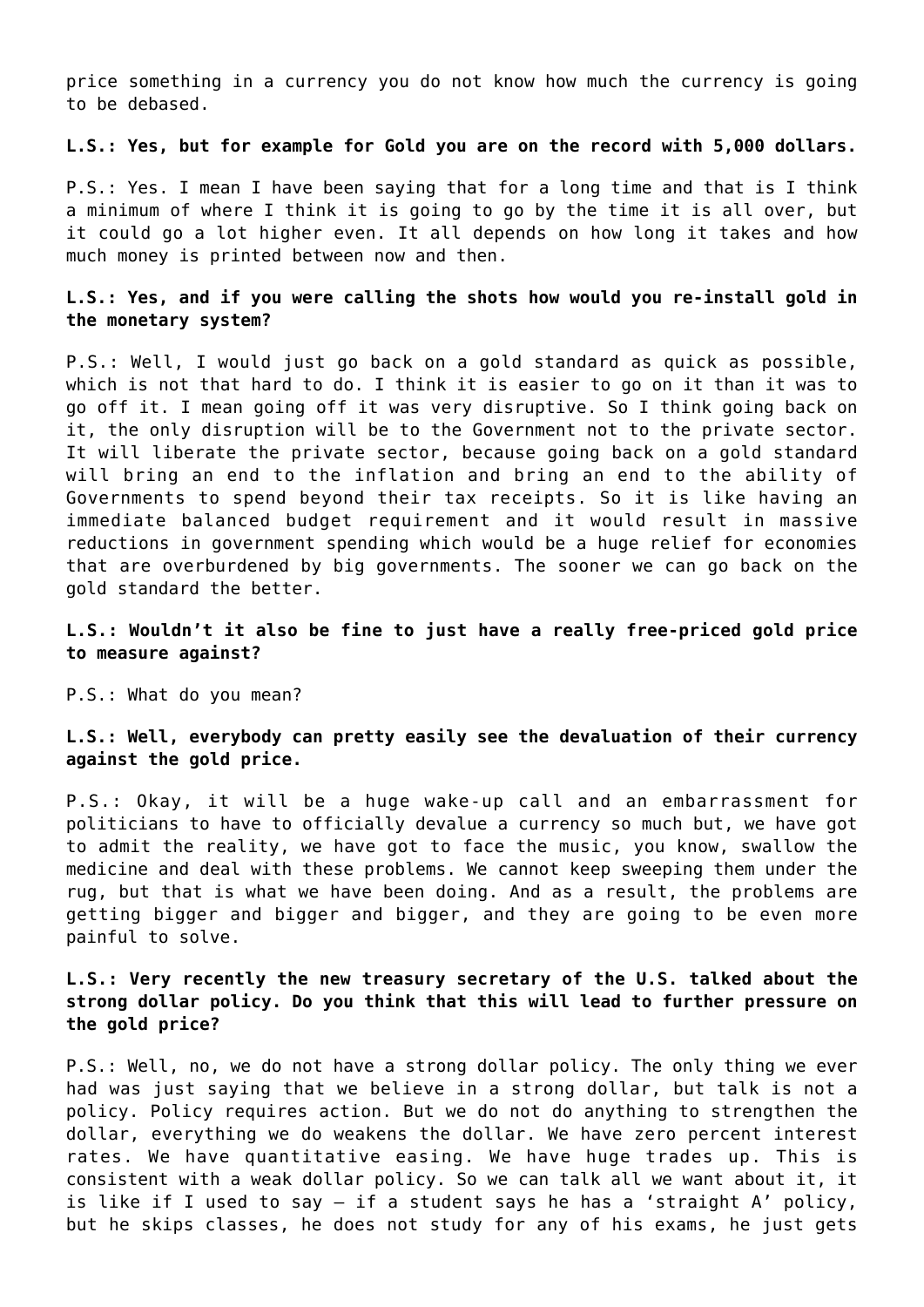high every day, it does not matter what his policy is, he is not going to get As; his study habits are going to give him Fs.

**L.S.: Yes.**

P.S.: So, you know, we can talk about a strong dollar policy but we are going to have – everything we are doing is weakening the dollar.



## **L.S.: Do you think that the Fed has any kind of exit strategy?**

P.S.: No, they are just bluffing, they cannot exit, that is why they keep delaying it. But eventually, it is going to be a crisis that is going to force the exit, and it is not going to be pretty. They pretend that they can exit whenever they want, that they have the tools. It is all a lie, it is a bluff. They are in the predicament they are in, because that will accelerate the crisis, so they just deny it.

## **L.S.: And what do you foresee as the end-game then?**

P.S.: A currency crisis in the U.S., a sovereign debt crisis, a real economic collapse on a much bigger scale than '08 with far more damage, far more. I think you will get civil unrest, there will be riots, I mean really, it is not going to be pretty.

# **L.S.: Yes. Should younger people in the high-tax developed world states consider emigration / expatriation to emerging areas with more opportunity?**

P.S.: Well, absolutely, a lot of people are doing that and I think more people will consider it and take advantage of the opportunity to expatriate, emigrate, look for better employment opportunities abroad, more economic freedom abroad. I think for sure that is going to happen and I think unfortunately, the young people who are going to leave are going to be among the best and brightest, most ambitious Americans. So, it is going to be a loss of talent and a brain drain, so it is unfortunate.

### **L.S.: Slightly more personal; do you consider sometimes such an option?**

P.S.: It is harder for me, I am older, I have got family, I have got kids, I have got businesses. I mean you think about it, but the key is to be unencumbered, to be able to pick up and move, it is much easier when you are single and in your 20s and it is easier to do.

**L.S.: How did you become interested in the Austrian School of Economics?**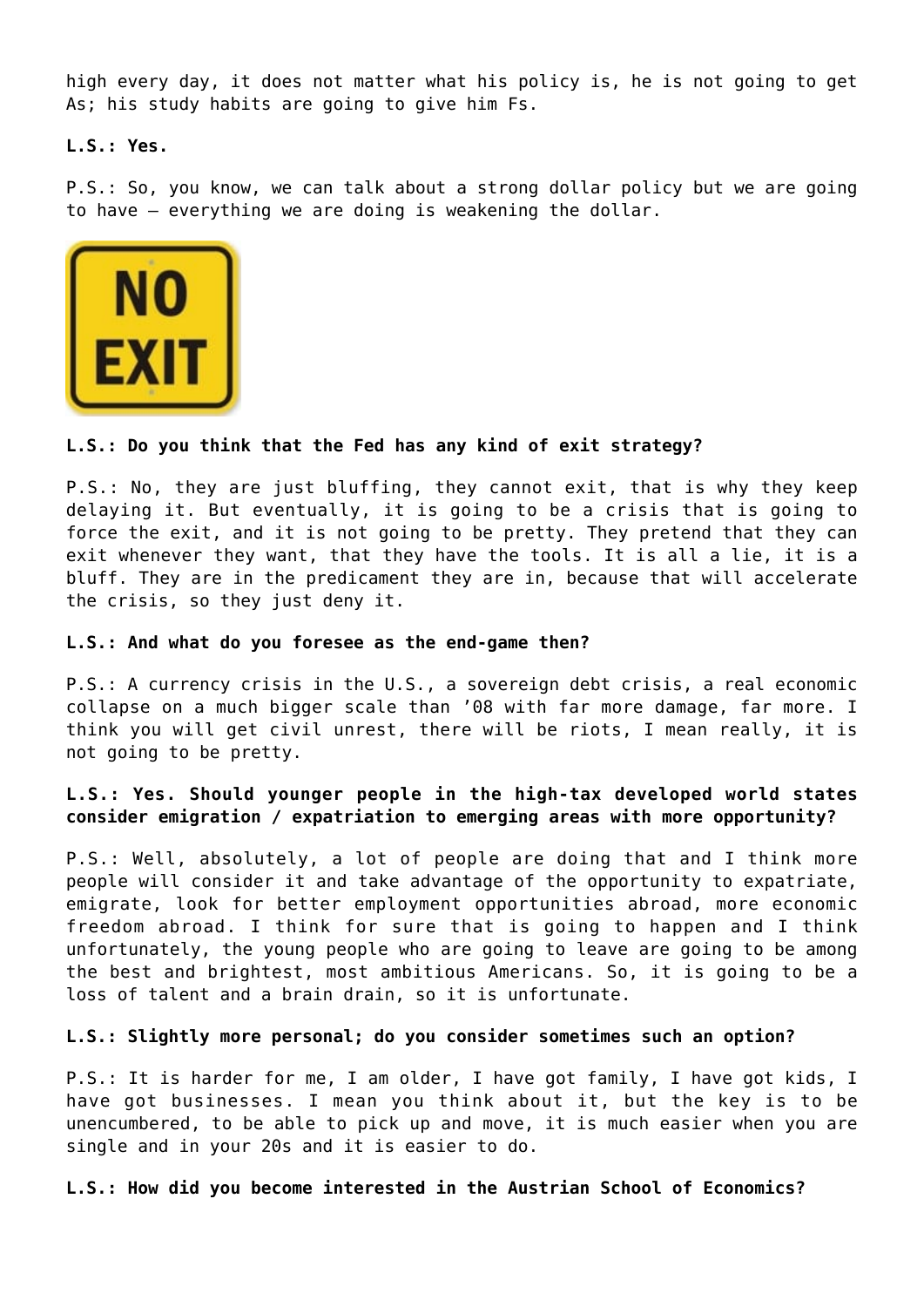P.S.: I kind of knew about it, I knew about Austrian Economics before I knew it was called Austrian Economics, so I found out about it after the fact, but I have always had certain feelings, mainly from initially my dad, but just common sense. Then I discovered the Austrian school and that was really where my perspective was.

**L.S.: If he would listen to you, what would you tell Paul Krugman? You do not seem to get along very well with each other.**



P.S.: Yes, well, I mean, Krugman pretty much is – he optimizes the Keynesian story. He is the poster boy, he's a Nobel Prize winner, he's on national television every week, in the New York Times of course, on ABC News, and so he is a household name among households that follow economics generally. And he could not be more wrong and I do not know what to tell him. I mean I have written in things and I have said things and he seems to be oblivious to it, so he might be beyond help at this point. He is just in utter denial. Whenever the foolish Keynesian policies do not produce the results that he anticipates, his reaction is always, "Well, they did not do enough of it". The stimulus was not big enough that is why it did not work. The deficits were not big enough. We did not print enough money, if we only printed more. You know, and so if once you have that, if that is how you think, you are pretty much beyond hope.

**L.S.: Okay, but some people would now argue for example that you are also**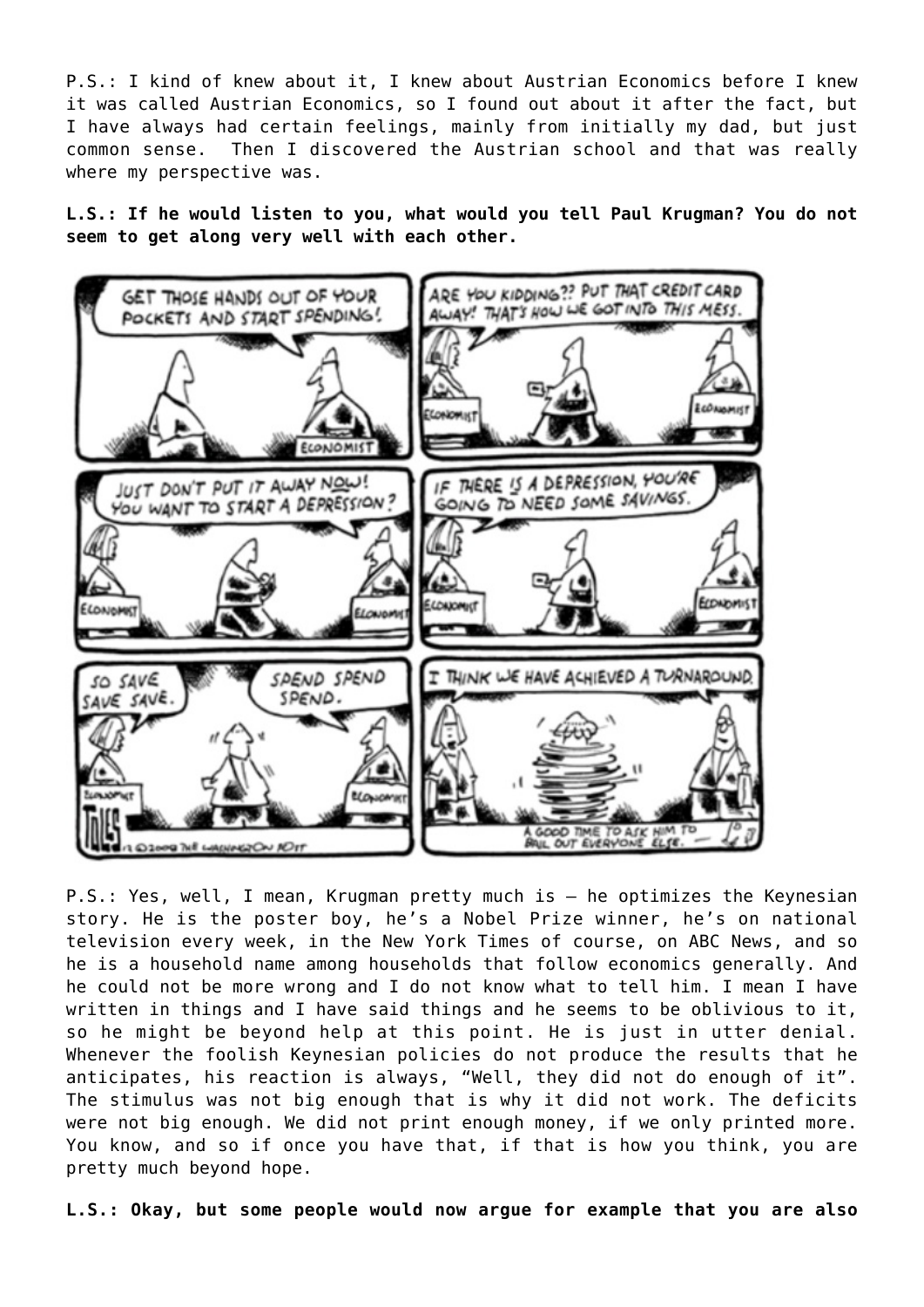### **wrong with your call for hyperinflation. How would you counter this?**

P.S.: I never put a timeline on it. I know what is going to happen, I cannot tell you when it is going to happen and I never claim to know exactly when we will have hyperinflation. But I also say that hyperinflation is not guaranteed, it is a worse-case scenario. I say that if we keep doing what we are doing, we will eventually have hyperinflation. But I have also said that I do not think we are going to keep doing what we are doing. I think the spectre of hyperinflation once it looms large enough will force central banks to reverse policy.

I do believe there will be significant inflation before that happens, and you will see big increases in consumer prices, but that does not mean you will get to a level of Weimar Germany or Zimbabwe. However, if we do not do the right thing, if we do not see the light in time, then that is what is going to happen. But just because it has not happened yet does not mean it will not and it does not mean my warnings are wrong. It certainly means they are early. But, you know, warnings have to be early to be effective. They cannot be too late because then what good are your warnings if they are too late? You cannot just warn the day before the crisis. I mean I was warning about the problems in the housing market for years before the bubble burst and the fact that I warned about it long in advance, well, that gave people time to prepare for it. And it might have been – and politicians had they listened to me – they could have avoided the problem, but unfortunately they did not.

## **L.S.: And so what would your policy be to see the light?**

P.S.: Well, the policy means that interest rates go up, the bail-outs stop, the quantitative easing stops, governments are forced to tighten their belts, austerity, real austerity, big decreases in government spending. That would have to happen and that will be good for the global economy, for the US economy. Of course, people who are living off the government in the short-run will suffer. In the long-run they would be better off too. I think once they can no longer depend on government and they have to be more self-reliant, I think in the long-run they are going to be better off and they are going to enjoy their life better once they get off the dole. But they might not know that right away.

# **L.S.: Do you think it would also help to break up the big banks that are supposedly too big to let them fail?**

P.S.: Oh, yes. A lot of the big banks would fail, so the market would break them up because they would fail without the central bank support.

#### **L.S.: Yes, but isn't that supposedly capitalism here?**

P.S.: Yes, that is what we need, we need more capitalism. Capitalism is about failure as much as it is about success. You have to have bankruptcies, you cannot keep business propped up that should go bankrupt, that is wasting resources, that leads to a less than optimal allocation of resources and a lower standard of living.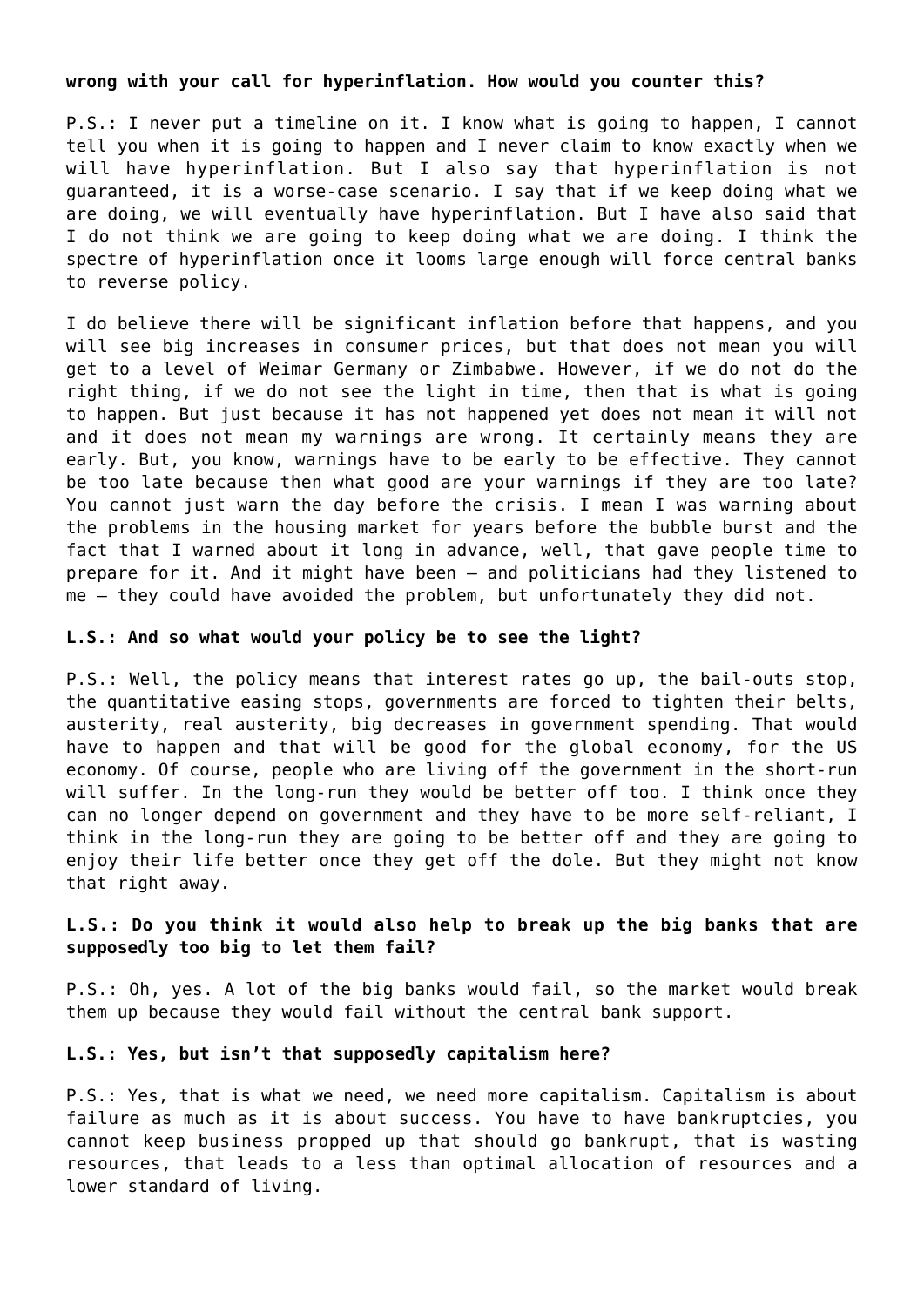# **L.S.: This year will see the 100 anniversary of the Federal Reserve; what is your judgment?**

P.S.: Well, it is not an anniversary we want to celebrate, that is for sure. We need to get rid of the Fed or at least dramatically reduce its powers. Unfortunately, the Fed that was created 100 years ago bears little resemblance to the one that exists today, because that Fed was not nearly as dangerous because the federal reserve notes still had to be backed 100 percent by commercial paper, 40 percent by gold and the Fed was not allowed to hold US treasuries. So, it was a much better system, a much less destructive, dangerous Fed than the one that exists today.

#### **L.S.: So you would say 100 years is more than enough?**

P.S.: It is more than enough. There has been a lot of damages and it is going to get worse. 1913 was a pretty bad year; not only did we get the Federal Reserve, we also got the 16th Amendment in 1913. Bad things were done.

#### **L.S.: And some people say it is unconstitutional.**

P.S.: What, the income tax or the Federal Reserve?

## **L.S.: The income tax.**

P.S.: Yes, well, I think the way it is being enforced is unconstitutional, but that is true about a lot of things. I mean, the government no longer abides by the constitution, the government just does whatever it does and the courts just allow it to happen. So, unfortunately, we are no longer really a constitutional republic, we are this kind of democracy where the government does whatever it wants and it is very dangerous, very tyrannical.

# **L.S.: Some people are also saying that you are now living in a police state. What are your thoughts on this?**

P.S.: Yes, it is growing. I think the government has usurped a lot of power and obviously in the process individuals have lost a lot of liberty. Yes, we do have police powers on a federal level, even on a state level.

# **L.S.: What do you think about the fact that the military-industrial complex has become so huge in your country and that you depend so much on it since you de-industrialized in other sectors significantly?**

P.S.: I am upset about that as a tax payer, as an American, that we are squandering so much money under the name of national defense, and I do not think it is making the country more secure. I think if anything, it has placed us in greater jeopardy, because of the debt that we have accumulated and the enemies we have made because of all of the international interventionism.

We should be focused more on just protecting Americans and not intervening in the affairs of other nations. But that is more and more of what we do. And I also think a lot of the money that is spent is just pork, it is got nothing to do with defending the country, it is about rewarding politicians, it is